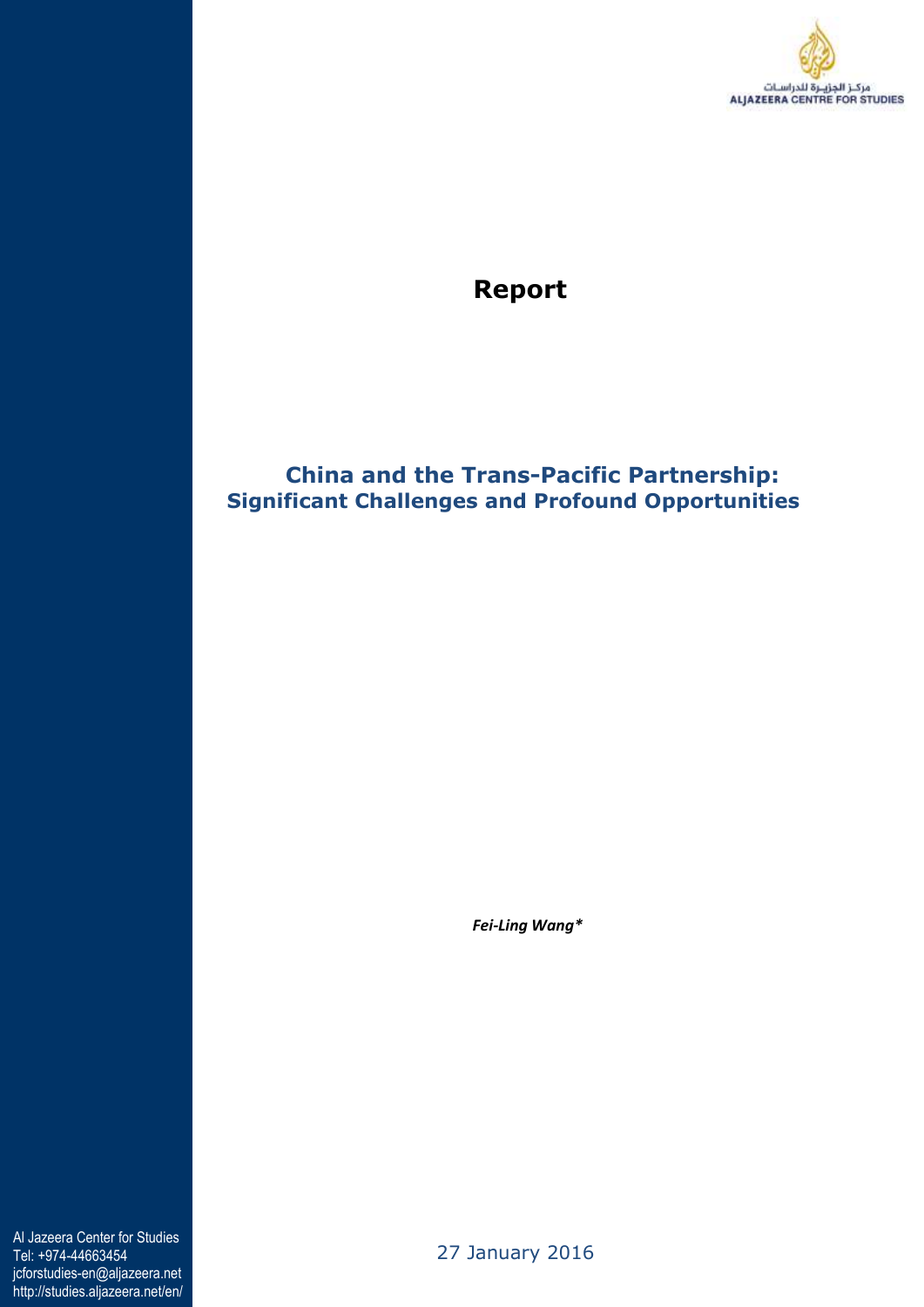

**President Obama speaks to U.S. Trade Representative Ron Kirk, during a meeting with members of the Trans Pacific Partnership in 2011 [Jim Watson/AFP/Getty Images]**

#### **Abstract**

The creation of the TPP (Trans-Pacific Partnership) without China underlines the changing relationship between Beijing and Washington. It brings significant challenges to the Chinese economy and politics but also presents profound opportunities for China's much needed sociopolitical reforms. It is a watershed development that tests and demands wisdom and courage. What and how China reacts to the TPP will inform the world well about the nature, intent, and destiny of the rising Chinese power and determine the fate of the decades-long policy of incorporating China.

### **Introduction: the TPP is coming**

After years of hard, mostly secretive negotiations, the multilateral TPP (Trans-Pacific Partnership) was concluded on October 5, 2015 in Atlanta, USA. Assuming the approval and ratification by the governments of its member countries, the TPP represents a massive regrouping of the world economy that will reshape the landscape of international political economy and even world politics for years and decades to come. (1)

Based on what has been revealed, the TPP is much more than a free trade zone. Not quite like the European Union yet, the TPP promises extensive and profound rulecreation, governance improvement, economic integration, and coordination and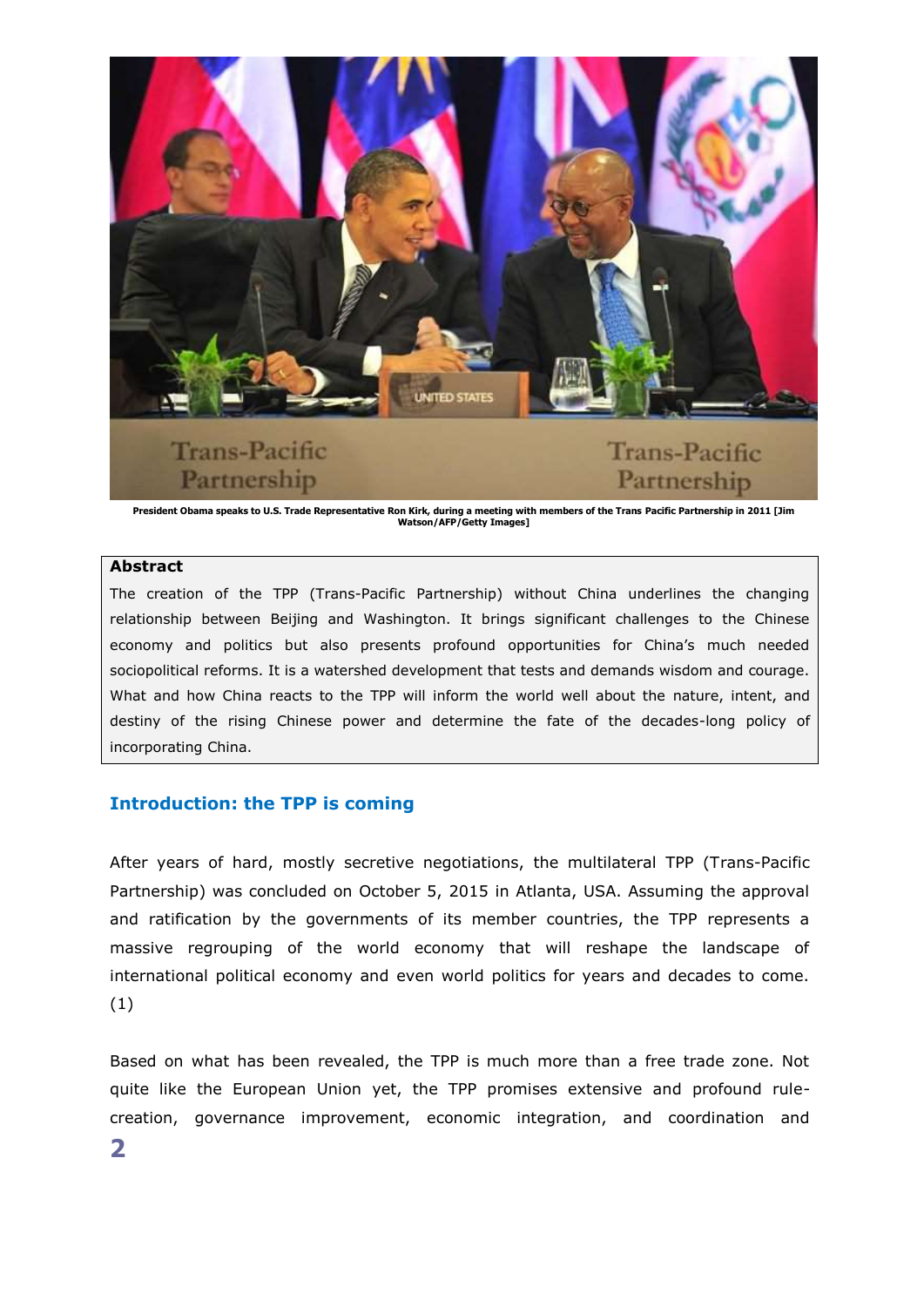synchronization of sociopolitical policies among its member nations. As a major step to reform and upgrade the post-Cold War international regimes, the TPP creates and mandates many new norms and mechanisms to promote and govern transnational economic activities with significantly higher and more comprehensive standards that are also much more intolerant of noncompliance than the WTO (World Trade Organization). (2)

This ambitious and innovative rule-making and institution-building led by the United States includes 12 nations from the Pacific Rim, including some of the largest and most dynamic economies in the world: Australia, Brunei, Canada, Chile, Japan, Malaysia, Mexico, New Zealand, Peru, Singapore, United States, and Vietnam. The Partnership covers nearly 40 percent of world's GDP (gross domestic product) and 44 percent of the U.S. total goods export. (3) It is built to expand further geographically and policy-wise thus is a comprehensive platform for more global presence and impact. With the likely accompany of the similarly aspired TTIP (Transatlantic Trade and Investment Partnership) that is still being negotiated by the United States with the European Union, the TPP signals the coming of a new world economic order. The two partnerships promise freer trade and economic growth as well as promote continued integration and policy reforms among their members. The economic and financial leadership of the West headed by the U.S. is both revamped and consolidated.

#### **China Is Not In**

Several countries around the Pacific like Russia and North Korea are not in the TPP. South Korea insisted that it was already in via its free trade treaty with the U.S. and later asked to join the TPP formally. (4) A few others in or near the region such as Bangladesh, Colombia, India, Laos, the Philippines, Taiwan, and Thailand have also expressed interest in joining the TPP.

Most conspicuous and intriguing, however, is that the TPP does not include China, the People's Republic of China (PRC), which is a genuine Pacific nation and also world's largest exporter. Other than some wishful murmurs, there is no sign that the PRC will be a part of the TPP anytime soon.

Under the WTO and various bilateral and multilateral trade regimes including free trade treaties, the PRC has over the past three decades risen to be a powerhouse of international trade and accumulated unprecedented and unparalleled amount of trade surplus. Indeed, profitable exports have largely financed China's impressive economic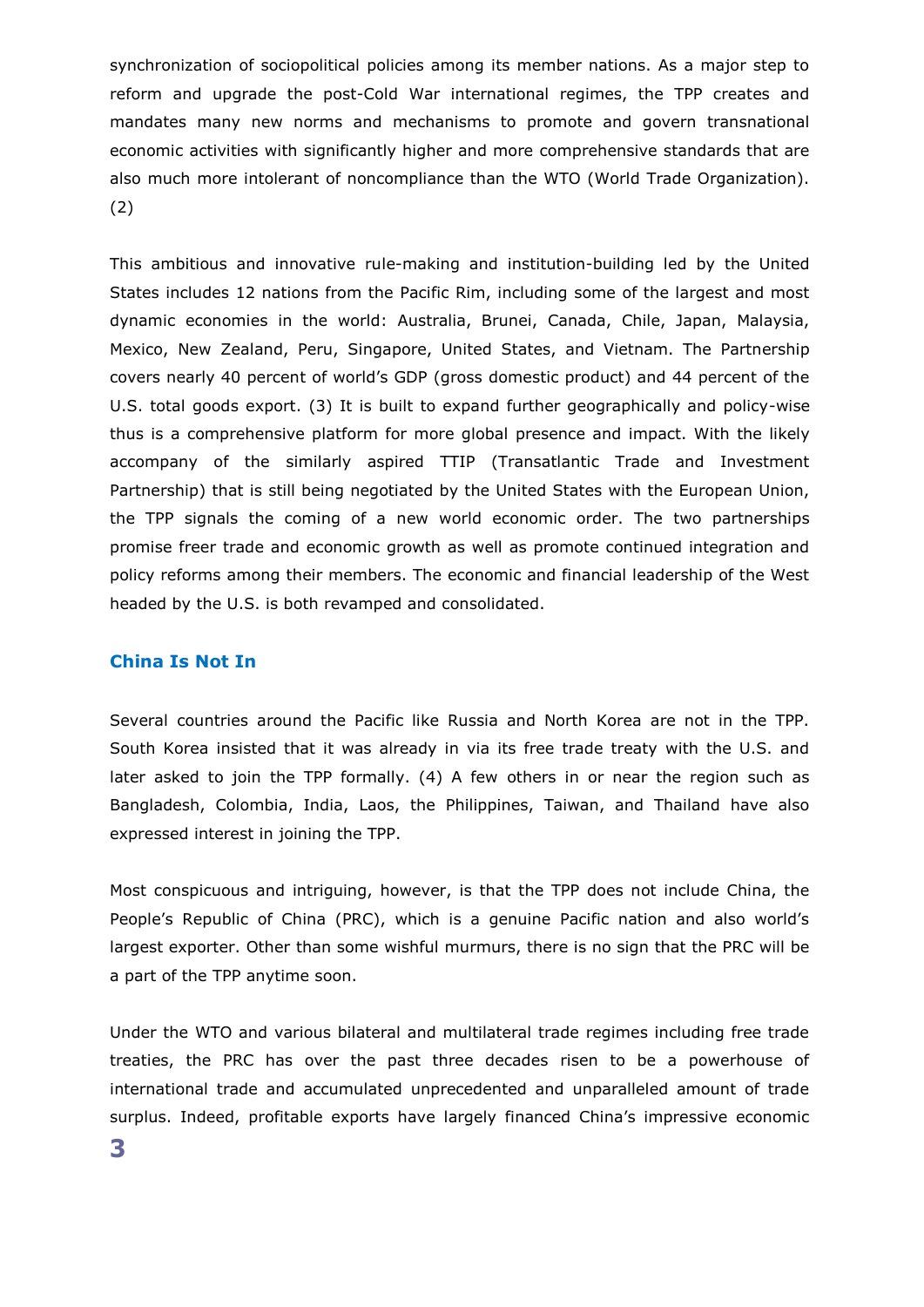growth to place it now as either world's second largest economy or already world's largest economy measured by PPP (purchasing power parity) method. (5)

The reasons why China is not in the TPP are multiple. (6) Some have long suggested the geopolitical and ideological differences between the United States and the PRC. To keep China out of the TPP is viewed as a new American effort to mitigate even contain the rising Chinese power—a political objective also openly or subtly shared by many of the TPP member nations. (7)

Others describe the widely shared American irritation and impatience over Beijing's persistent noncompliance of the WTO trade regime through its unilateral closure of home market especially the financial industry and the cyber space, extensive piracy of intellectual property rights (IPR), and dumping-like trade practices enabled by China's tenacious suppression of labor rights and environmental standards. (8)

China seems to like what it has now in international trade and thus is unmotivated to join the America-led TPP. Deep concerns also exist in Beijing about the TPP's higher labor, IPR, and environmental standards that link free trade to synchronized sociopolitical policies and values. This is easily viewed fundamentally threatening by the one-party regime of the CCP (Chinese Communist Party) as the TPP would require significant changes of China's domestic legal system and even its overall political system. Thus China has kept its distance from the TPP. (9)

#### **The Challenges**

The full impact of China's staying out of the TPP will take some time to show. It is however clear that China will face significant challenges. The TPP is poised to alter the "apolitical" international trade game that China has got used to and gamed lucratively well for many years. It also highlights the differences and deficiencies of the Chinese political economy that could ignite and energize domestic discontent, resistance, and protests over China's lack of IPR and rule of law, environmental protection, and labor rights. "China is an economic giant with heart diseases," claimed a Chinese scholar, and the norms and values promoted by the TPP are bound to aggravate China's problems. (10)

China's crucial access to the world market in general and the American market in particular could be significantly reduced and displaced by the similarly endowed TPP member nations. International capital flow and manufacture chains are likely to move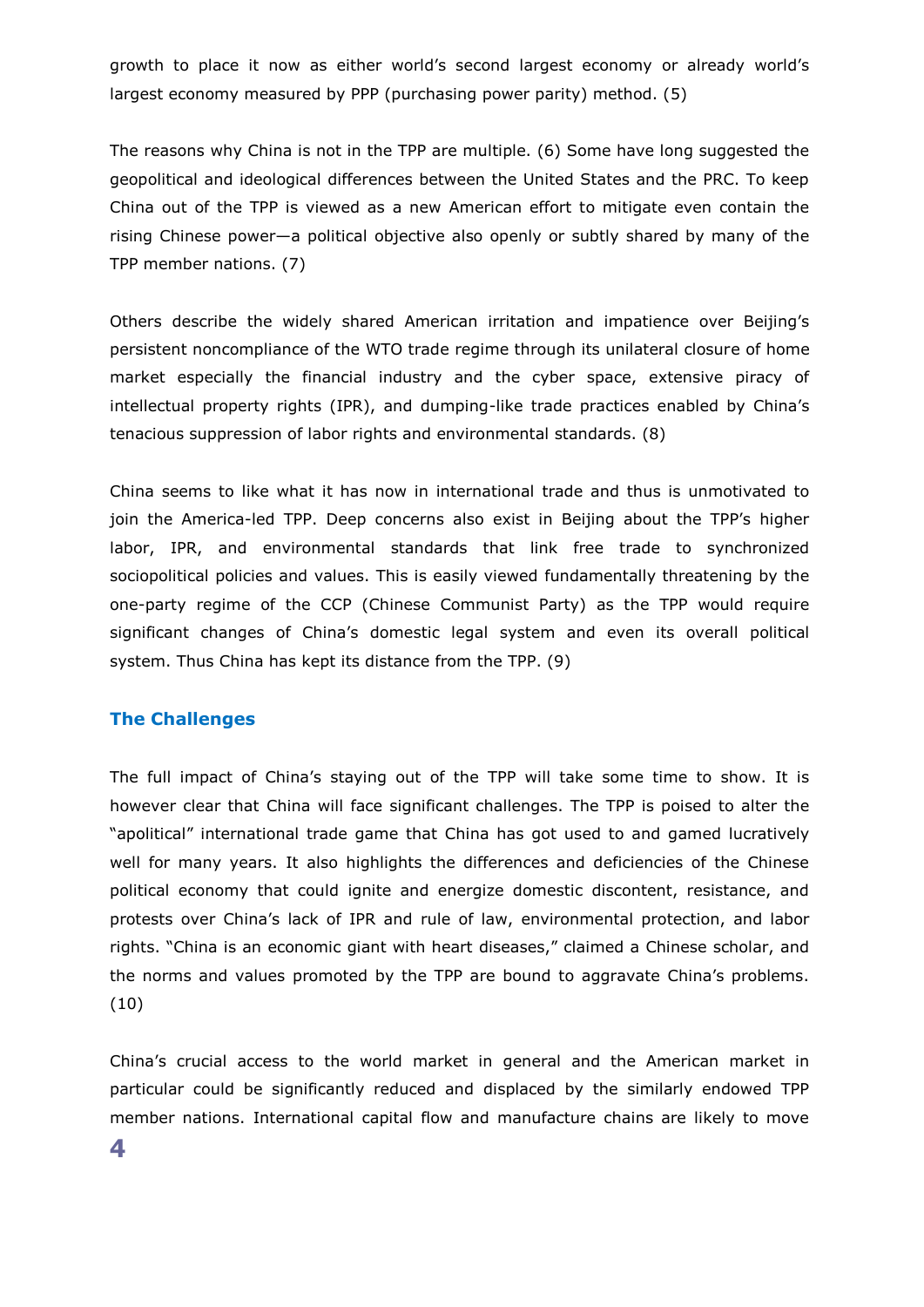and relocate elsewhere at China's expenses. Moreover, China's overall international stature and power are negatively affected. As the U.S. President Barak Obama gloated in his statement about the TPP, the Chinese are not in to make the rules for international trade. (11) Indeed, as this author has learned first hand, the vision of this political consequence has helped to overcome considerable domestic resistances to the TPP deals in places like the U.S. Congress and the Japanese society.

In combination, the forthcoming impact of the TPP is likely to erode China's trade position, slow down further its economy which is already showing signs of weaknesses, undermine Beijing's diplomatic power, and ultimately affect the CCP one party rule and the PRC sociopolitical stability. It is therefore perhaps no exaggeration for some Chinese analysts to sound panicky over a life under new trade rules, the "economic NATO," made by Beijing's ideological opponents. (12)

#### **The Opportunities**

By its design, the TPP is an external source of important domestic policy reforms for its member nations. It could also be a great opportunity for China to launch some otherwise difficult domestic reforms such as moving away from its state-monopolized, investmentdriven and overly subsidized export-led growth model. It could help China to reform its legal system and especially improve its IPR protection, labor protection and environmental protection. The much desired upgrading of the Chinese economy to be more intensive, innovative, and equitable could be motivated and facilitated by a TPP membership. The consequential challenges presented by the TPP could very well create and sustain painful but necessary reforms that will better China and its economic future in the long run, if Beijing joins the TPP with good compliances.

So far, however, the ruling CCP seems to characteristically put its political interests ahead of China's socioeconomic considerations. Refusing to reform its political system and in anticipation of the TPP, Beijing has already done a great deal to cope and oppose. It has strived to make several arguably low-grade free trade deals with many countries including the Southeast Asian nations, South Korea, Chile, and Australia. It seeks partnership with Russia and other former Soviet republics. It spends or commits huge funds for alternative, supplemental, and competing international economic and financial organizations such as the AIIB (Asian Infrastructure Investment Bank), the BRICKS Bank, and the romantic, extensive but misty "One Belt One Road" scheme that aims to export Chinese production capacity to its neighboring regions. In the aftershock of the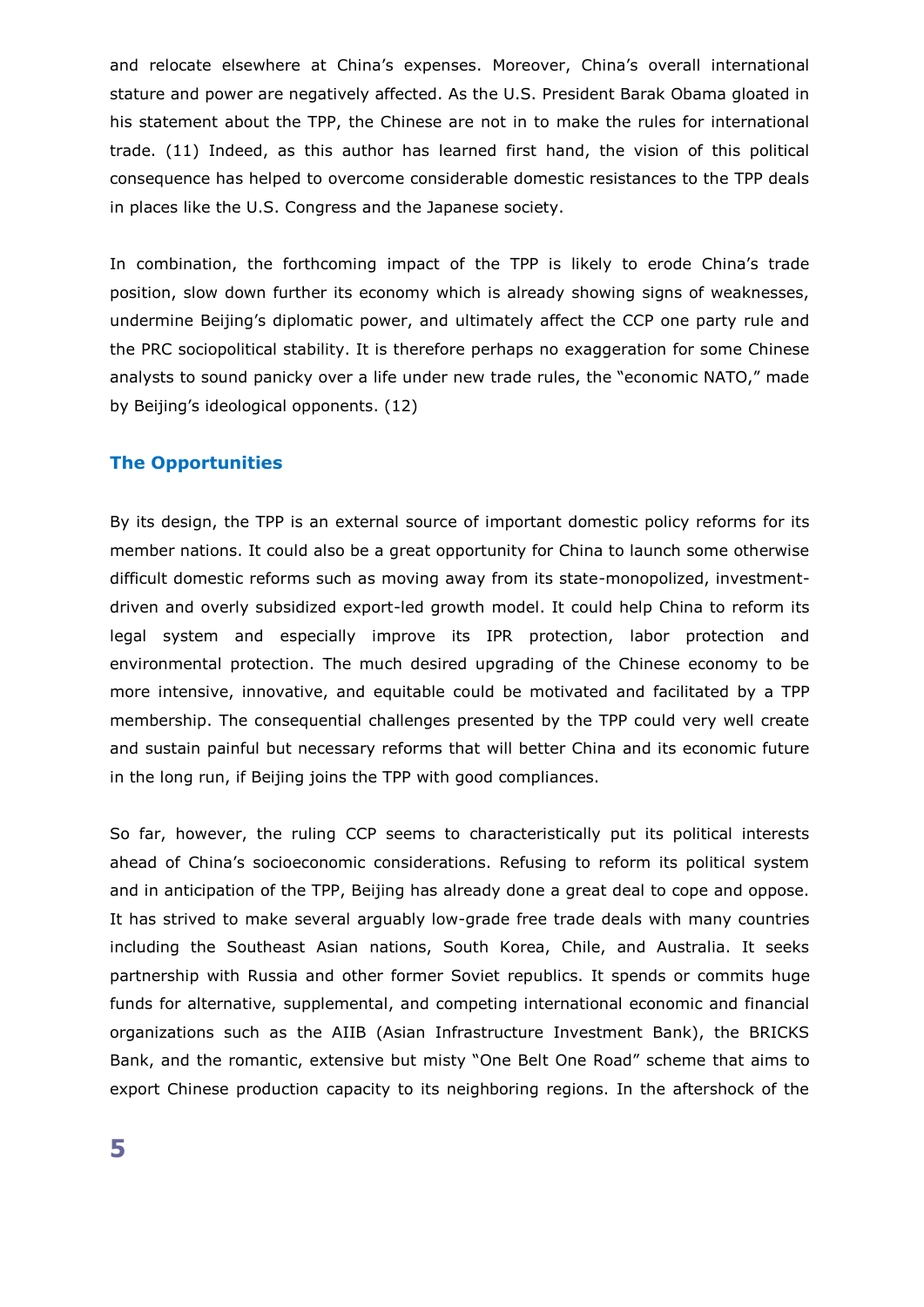TPP creation, some in Beijing further advocated a China-led trade block to compete with the U.S.-led new economic system featuring the TPP and TTIP. (13)

All those Chinese actions and proposals, impressive and ambitious as some of them really are, seem to be still unable to address the main challenge created by the TPP for China: the likely reduction of access to the American market and the pending relocation of international production chains. The expensive showering of money around may or may not create sufficient new market for China, before it creates financial bubbles and troubles for the PRC to exacerbate the TPP plight. (14) China's competitive and combative responses may actually further the already growing suspicions about the true intent of the rising Chinese power, fueling the creeping effort in many corners of the world to hedge further against Beijing and to even seek containing China.

#### **Conclusion: A Fateful Watershed**

\_\_\_\_\_\_\_\_\_\_\_\_\_\_\_\_\_\_\_\_\_\_\_\_\_\_\_\_\_\_\_\_\_\_\_\_\_\_\_\_

There is currently an unusually open and heated discussion even debate inside the PRC about why China is not in the TPP, if the TPP is more of an opportunity for China than a challenge to the CCP government, and what to do after the TPP creation. (15) Some have openly characterized the China-TPP relationship as a historic rivalry, "a new global strategic game between China and the United States." (16) The PRC leaders, somewhat surprised by the progress the TPP and caught between competing rationales and demands, have yet to announce China's overall reaction to the TPP other than discounting its significance. (17)

In many ways, what Beijing decides to do concertedly about the TPP—whether to seek to join it, to declare a war on it, or to game it as it did so very effectively with the WTO has become a strong test about the nature and intent as well as the future of the increasingly confident and active PRC. Some Chinese scholars have argued that to work with and even to join the TPP through sociopolitical reforms at home such as opening up the Chinese cyber space would greatly benefit China whereas opposing moves would gravely hurt China; although the CCP leaders may feel in the opposite way. (18) The decades-long American and Western effort to "incorporate China" has greatly changed China and the world. (19) The relationship between China and the TPP poises to be a fateful watershed development to reveal if Beijing will consequentially shun and dismiss the idea to join the world, or the West is detesting and discarding the policy of incorporation of China, or both. Much of the rise of China and the peace and prosperity of the Pacific and the world seems to critically hang in the balance.